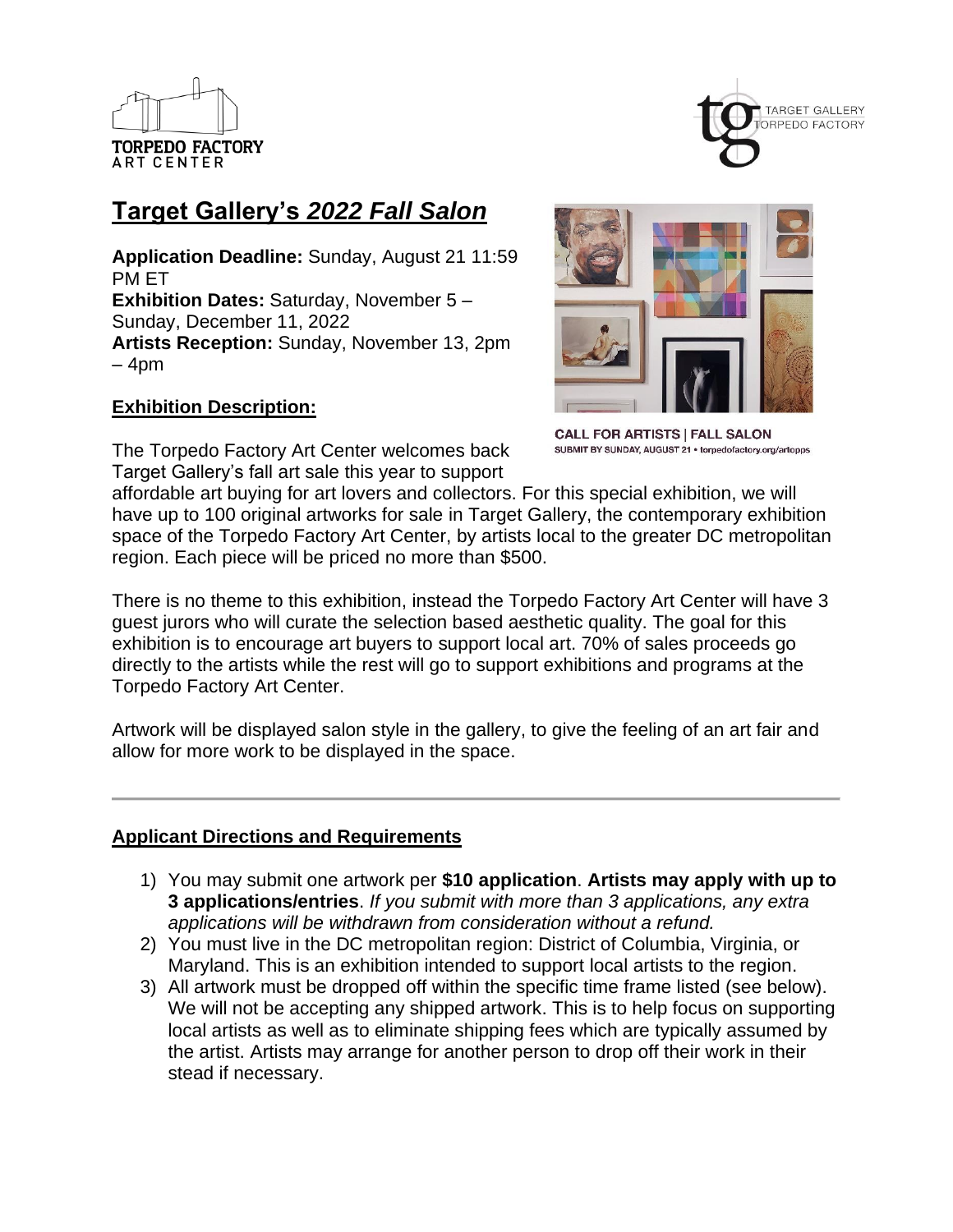



- **ART CENTER** 4) If your work is sold, you must fill out the necessary w-9 and submit an invoice to receive your check. All artists must have a US-based Tax ID number or Social Security Number in order to be paid.
	- 5) All artists must be at least 18 years old to apply.

## **Artwork Requirements**

- 1) **All artwork must measure under 30" in all directions**. This is to anticipate the size restraints of the gallery space. This is a requirement for all work, 2-D or 3-D. If you are planning to frame the work, it must still be within the 30" size restraints or we might have to reject the work from the exhibition.
- 2) **The artwork must be ready to hang**, so if it's a wall hanging work: it must have a wire or hardware already affixed. If artwork requires on site assembly, the artist must be willing to assist with installation.
- 3) **All artwork must be for sale**, this is non-negotiable as it is the intention of the exhibition.
- 4) **No artwork can exceed \$500 in price**, so please price the work with potential framing costs and the 30% gallery commission in mind as well.
- 5) On the weekend of *Art Fest*, Saturday November 12 Sunday, November 13 we will be having an event throughout the weekend focused on affordable art collecting, as a part of this artists must agree to allow the gallery to sell the work at a discount of 5 - 10%.
- 6) Artists applying with work made of natural or ephemeral materials should use caution. Anything made with dirt, food, or plants (in raw form: such as grass or flowers, *not* plant-based paints etc) will not be accepted.
- 7) Artwork cannot be drilled to the floor, ceiling, or into a pedestal.
- 8) No artwork can weigh more than 100 lbs in weight.
- 9) All artwork must be made within the last five years.
- 10) For the purposes of this exhibition, we will not accept video work or anything beyond a physical piece in the gallery that can be purchased.
- 11) Please include high resolution images (300 DPI) in your submission, we will be using these images for our online catalog, for people to view and purchase the artwork via our website, so the quality of images is important.

## **Exhibition Timeline**

**Application Deadline:** Sunday, August 21 11:59 PM EST (no extensions)

**Artists Notified of Acceptance:** Friday, September 9

**Artwork Confirmations**: Friday, September 9 – Sunday, September 18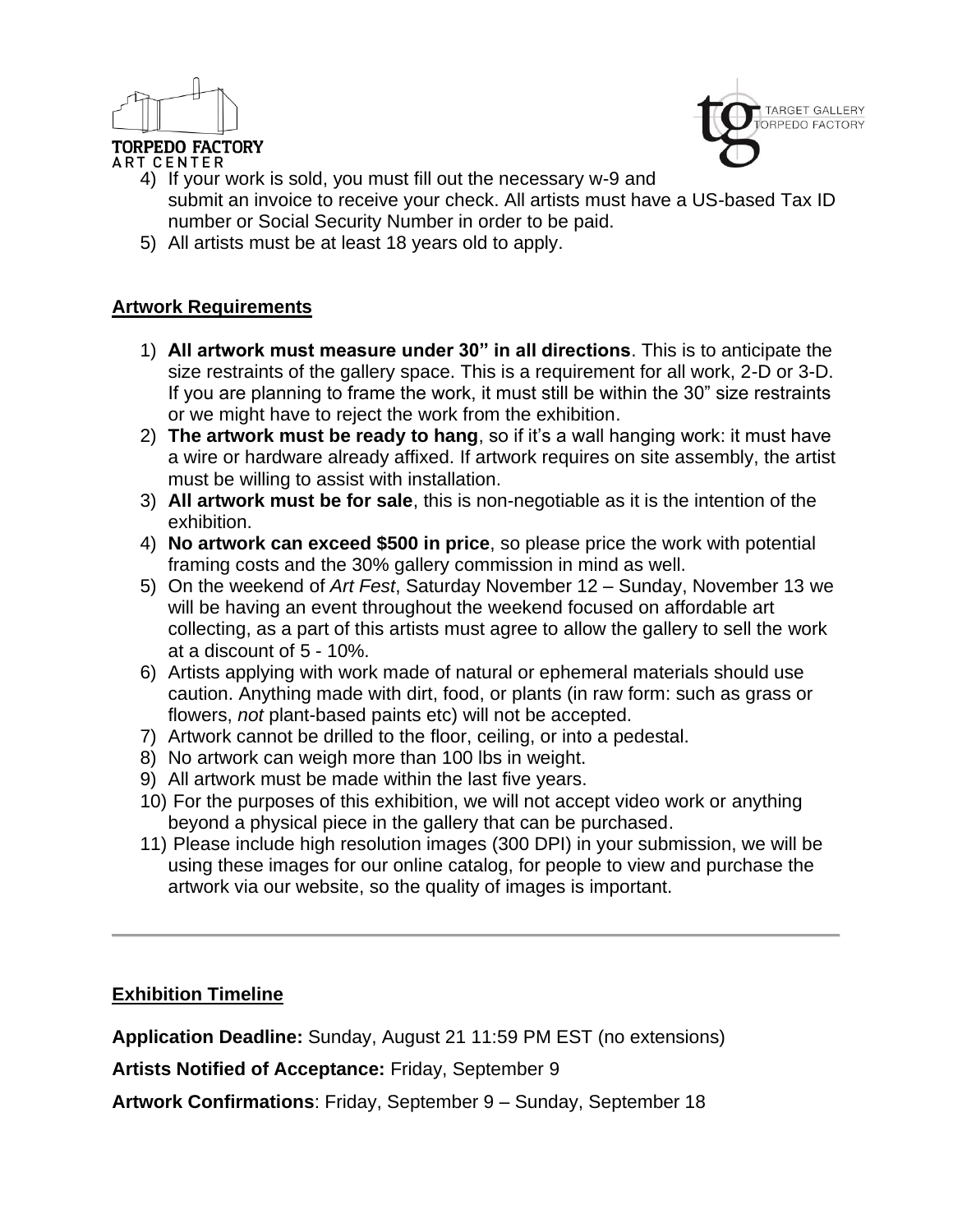

**Jury Panel: TBA**

## **About the Gallery**

Target Gallery, contemporary exhibition space of the Torpedo Factory Art Center, promotes high standards of art by continuously exploring new ideas through the visual media in a schedule of national and international exhibitions. The gallery hosts eight exhibits annually featuring a variety of themes and artists.

**TARGET GALLERY RPEDO FACTORY** 

Artists interested in receiving information about upcoming shows can visit our website to sign up to receive email updates about upcoming call for entries.

## **Contact**

**Phone:** 703.746.4590 **Email:** targetgallery@alexandriava.gov **Address:** 105 N Union St. Alexandria, VA 22314 (located in Studio 2 in the Torpedo Factory Art Center)